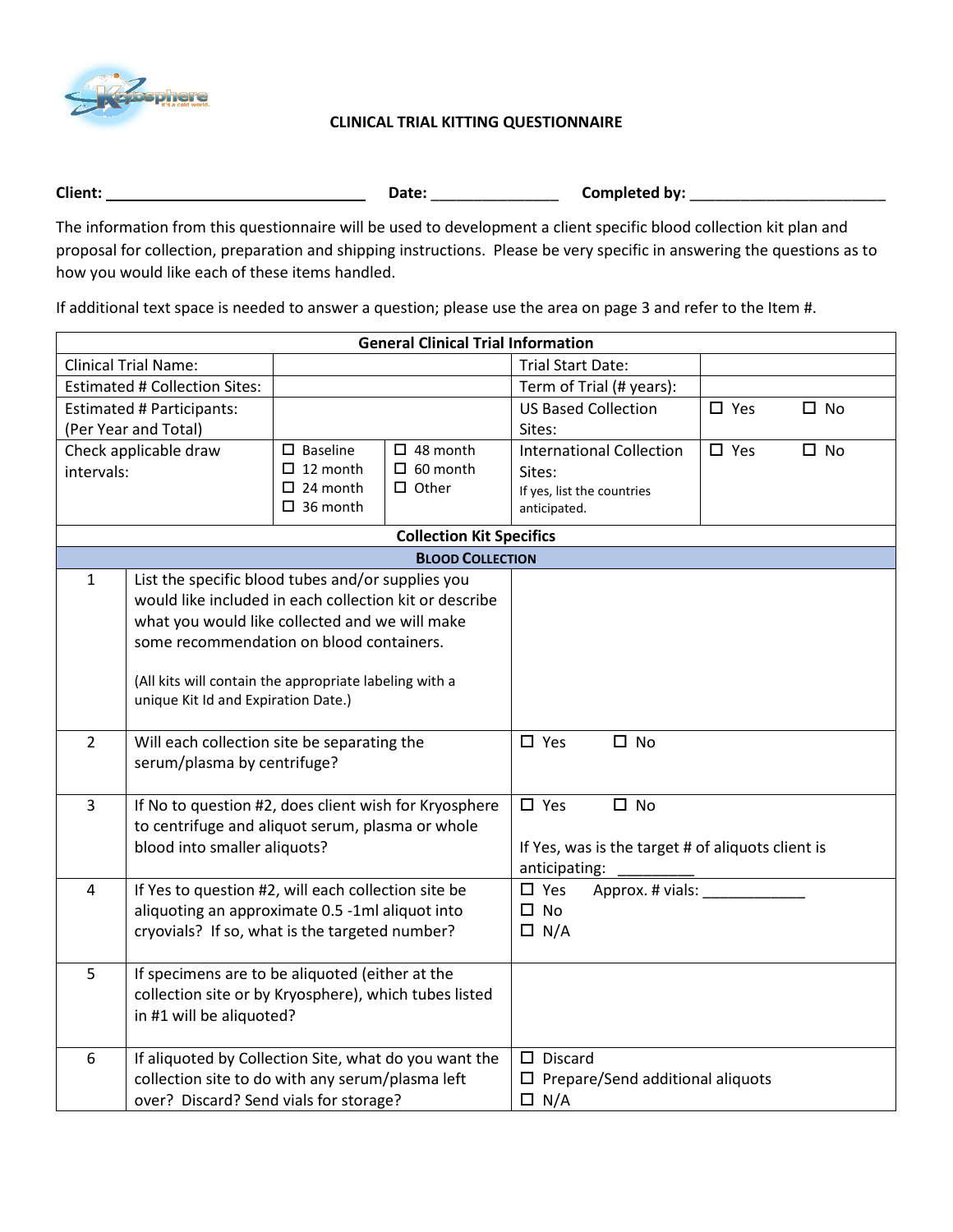

## **CLINICAL TRIAL KITTING QUESTIONNAIRE**

| $\overline{7}$   | Will you want a par level of kits maintained at each                                                                                                                                                                                                                                                                                                                                           | $\square$ Yes                                                                                                                                                                                                                               |  |  |  |
|------------------|------------------------------------------------------------------------------------------------------------------------------------------------------------------------------------------------------------------------------------------------------------------------------------------------------------------------------------------------------------------------------------------------|---------------------------------------------------------------------------------------------------------------------------------------------------------------------------------------------------------------------------------------------|--|--|--|
|                  | Collection Site? If yes, is there a determined                                                                                                                                                                                                                                                                                                                                                 | $\square$ No                                                                                                                                                                                                                                |  |  |  |
|                  | number?                                                                                                                                                                                                                                                                                                                                                                                        | $\square$ TBD                                                                                                                                                                                                                               |  |  |  |
|                  | <b>SPECIMEN LABELING</b>                                                                                                                                                                                                                                                                                                                                                                       |                                                                                                                                                                                                                                             |  |  |  |
| 8                | Do you want the tubes that will be stored to be pre-<br>labeled before sending to collection sites or send<br>labels separately to be applied by collection sites?                                                                                                                                                                                                                             | $\Box$ Kryosphere to provide pre-labeled collection<br>tubes and cryovials for aliquots<br>$\Box$ Kryosphere to send pre-printed labels to<br>Collection Sites for application by the site<br>$\Box$ N/A                                    |  |  |  |
| $\boldsymbol{9}$ | What specific information do you want to capture<br>on each label?<br>Each vial/tube will be labeled with a unique identifier<br>assigned by Kryosphere for inventory tracking<br>purposes.                                                                                                                                                                                                    | $\Box$ Participant name (Last, First)<br>Participant ID<br>□<br>Study ID<br>$\Box$<br>Date drawn (this would have to be hand written<br>□<br>on the label by the collection site)<br>Blood draw interval (time interval)<br>$\square$ Other |  |  |  |
| 10               | Are all tubes to have the same label or different? If<br>different, please specify.                                                                                                                                                                                                                                                                                                            |                                                                                                                                                                                                                                             |  |  |  |
| 11               | Barcoding, in addition to text on the label?                                                                                                                                                                                                                                                                                                                                                   | $\square$ Yes<br>$\square$ No                                                                                                                                                                                                               |  |  |  |
|                  | <b>PARTICIPANT INFORMATION</b>                                                                                                                                                                                                                                                                                                                                                                 |                                                                                                                                                                                                                                             |  |  |  |
| 12               | Will the collection site be completing and sending<br>any type of patient demographic information<br>worksheet with the samples?                                                                                                                                                                                                                                                               | $\square$ No<br>$\square$ Yes                                                                                                                                                                                                               |  |  |  |
| 13               | If Yes to Question #12, will you want Kryosphere to<br>design the Participant Collection Form?                                                                                                                                                                                                                                                                                                 | $\square$ Yes<br>$\Box$ No, Collection Report will be provided by Client                                                                                                                                                                    |  |  |  |
| 14               | If Yes to question #13, what information do you<br>want captured from this worksheet to input into our<br>inventory management system? (There are a limited<br>number of data fields that Kryosphere staff will work with<br>you to customize the inventory management. Each client<br>will be provided access to the on-line inventory<br>management system for real time specimen tracking.) |                                                                                                                                                                                                                                             |  |  |  |
| 15               | If yes to question #13, do you want the worksheet<br>archived in the inventory management system, hard<br>copy saved, or discarded?                                                                                                                                                                                                                                                            | Archived electronically in Inventory System<br>$\Box$<br>Hard Copy filed<br>ப<br>Discarded<br>□<br>Other<br>□<br>N/A<br>□                                                                                                                   |  |  |  |
|                  | <b>COLLECTION &amp; SHIPPING INSTRUCTIONS</b>                                                                                                                                                                                                                                                                                                                                                  |                                                                                                                                                                                                                                             |  |  |  |
| 16               | Will each kit include an Blood Collection and<br>Shipping Instruction sheet with directions for the<br>blood collection, specimen preparation, and<br>shipping?                                                                                                                                                                                                                                | $\square$ Yes<br>$\square$ No                                                                                                                                                                                                               |  |  |  |